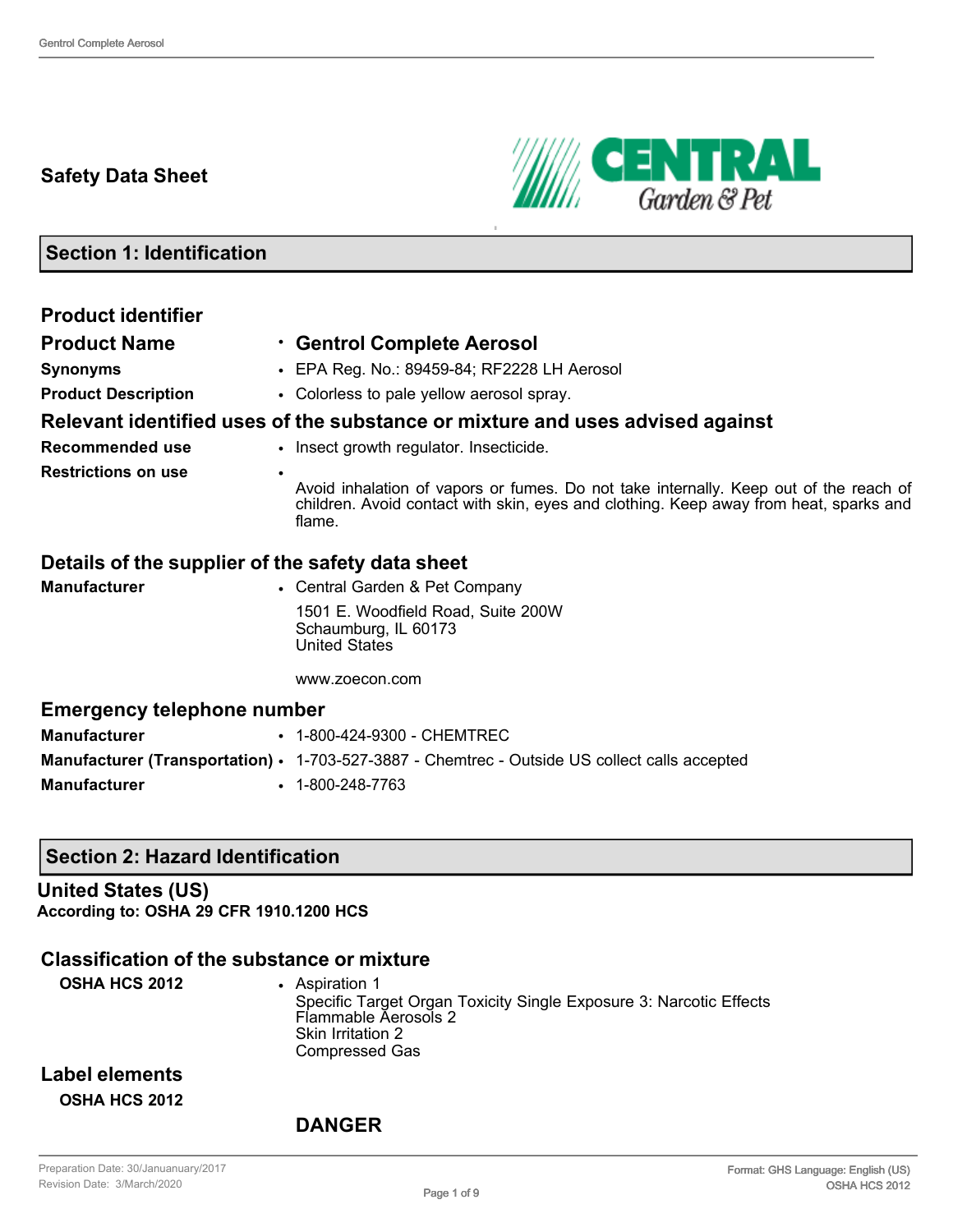

| Hazard statements • Causes skin irritation | May be fatal if swallowed and enters airways<br>May cause drowsiness or dizziness<br>Flammable aerosol<br>Contains gas under pressure; may explode if heated |
|--------------------------------------------|--------------------------------------------------------------------------------------------------------------------------------------------------------------|
| <b>Precautionary statements</b>            |                                                                                                                                                              |
|                                            | <b>Prevention •</b> Wash thoroughly after handling.<br>Wear protective gloves.<br>Avoid breathing dust, fume, gas, mist, vapors and/or spray.                |

Use only outdoors or in a well-ventilated area.

Do not spray on an open flame or other ignition source. Pressurized container: Do not pierce or burn, even after use. **Response** • IF ON SKIN: Wash with plenty of soap and water. If skin irritation or rash occurs: Get medical advice/attention. Take off contaminated clothing and wash before reuse. IF SWALLOWED: Immediately call a POISON CENTER or doctor/physician. Do NOT induce vomiting. IF INHALED: Remove person to fresh air and keep comfortable for breathing. Call a poison control center or doctor if you feel unwell. **Storage/Disposal** • Dispose of content and/or container in accordance with local, regional, national, and/or international regulations. Store locked up. Store in a well-ventilated place. Keep container tightly closed. Protect from sunlight. Do not expose to temperatures exceeding 50ºC/122ºF.

Keep away from heat, sparks, open flames and/or hot surfaces. - No smoking.

## **Other hazards**

**OSHA HCS 2012** •

Under United States Regulations (29 CFR 1910.1200 - Hazard Communication Standard), this product is considered hazardous.

### **Section 3 - Composition/Information on Ingredients**

•

#### **Substances**

Material does not meet the criteria of a substance according to United Nations Globally Harmonized System of Classification and Labeling of Chemicals (GHS)

#### **Mixtures**

| <b>Composition</b>                                             |                    |                |  |
|----------------------------------------------------------------|--------------------|----------------|--|
| <b>Chemical Name</b>                                           | <b>Identifiers</b> | $\frac{0}{0}$  |  |
| Lambda-cyhalothrin                                             | CAS:91465-08-6     | 0.05%          |  |
| (s)-Hydroprene                                                 | CAS:65733-18-8     | 0.36%          |  |
| Propane                                                        | CAS:74-98-6        | 14.5%          |  |
| Distillates (petroleum), hydrotreated light                    | CAS:64742-47-8     | 85.067%        |  |
| Non-hazardous and/or does not meet criteria for classification | <b>NDA</b>         | <b>Balance</b> |  |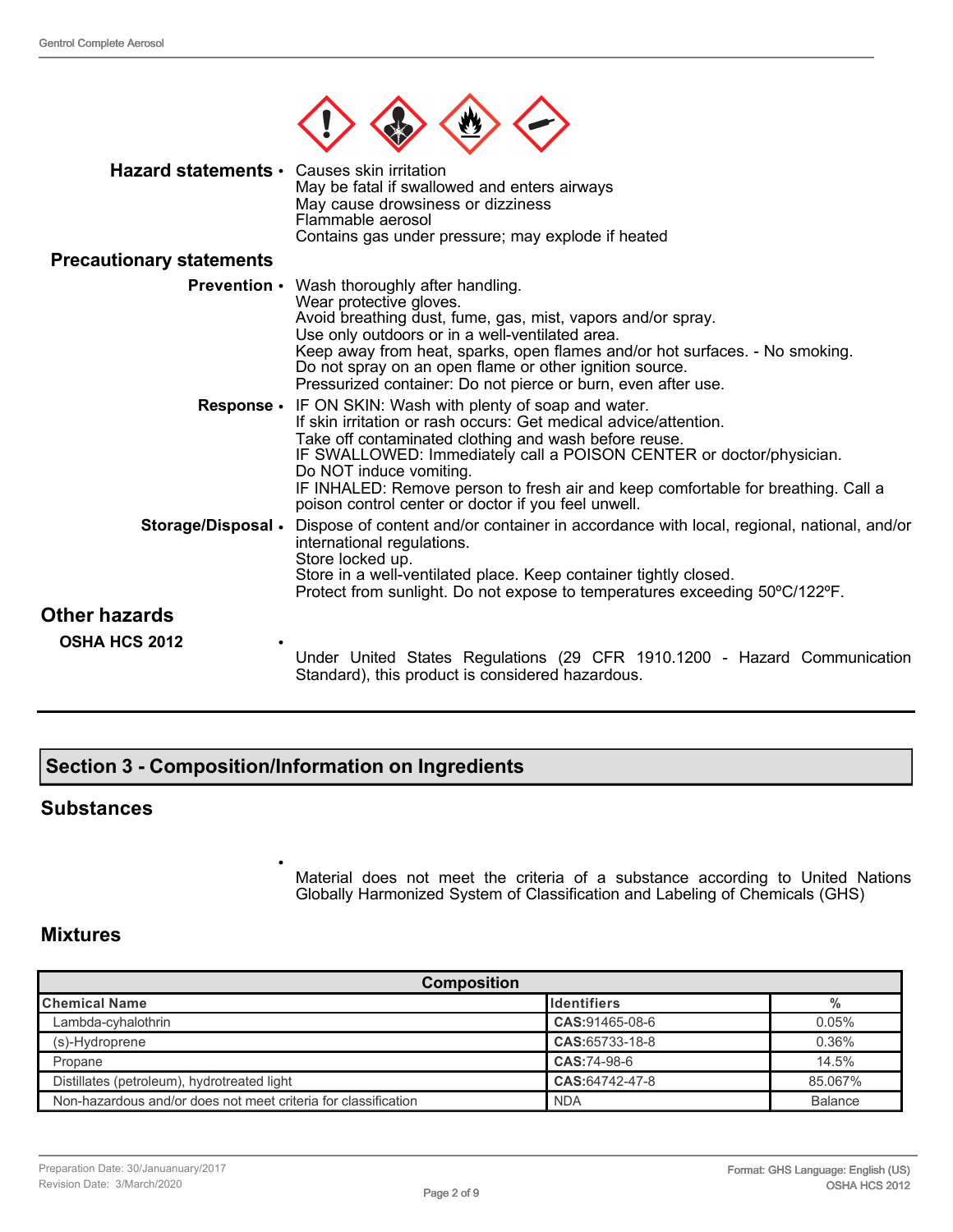### **Section 4: First-Aid Measures**

#### **Description of first aid measures**

| <b>Inhalation</b> | IF INHALED: Remove person to fresh air and keep at rest in a position comfortable for<br>breathing. Call a poison control center or doctor if you feel unwell.               |
|-------------------|------------------------------------------------------------------------------------------------------------------------------------------------------------------------------|
| <b>Skin</b>       | IF ON SKIN: Wash with plenty of soap and water. If irritation or rash occurs, get<br>medical advice/attention.                                                               |
| <b>Eye</b>        | IF IN EYES: Rinse cautiously with water for several minutes. Remove contact lenses,<br>if present and easy to do. Continue rinsing. Get medical attention if symptoms occur. |
| Ingestion         | IF SWALLOWED: Aspiration hazard - do NOT induce vomiting. Call a poison control<br>center or doctor immediately for treatment advice.                                        |
|                   | Most important symptoms and effects, both acute and delayed                                                                                                                  |
|                   | Causes skin irritation, aspiration hazard, may cause dizziness or drowsiness if                                                                                              |

inhaled. Refer to Section 11 - Toxicological Information.

## **Indication of any immediate medical attention and special treatment needed**

**Notes to Physician** 

**Section 5: Fire-Fighting Measures**

Contains petroleum distillate vomiting may cause aspiration pneumonia. Treat symptomatically and supportively.

| <b>Extinguishing media</b>                          |                                                                                                                                                              |
|-----------------------------------------------------|--------------------------------------------------------------------------------------------------------------------------------------------------------------|
|                                                     | Suitable Extinguishing Media • LARGE FIRE: Water spray, fog or regular foam.<br>SMALL FIRES: Dry chemical, CO2, water spray or regular foam.                 |
| <b>Unsuitable Extinguishing</b><br>Media            | • Avoid heavy hose streams.                                                                                                                                  |
| <b>Firefighting Procedures</b>                      | • Flammable aerosols exposed to high temperatures may rupture, rocket and cause<br>secondary hazards.                                                        |
|                                                     | As an immediate precautionary measure, isolate spill or leak area for at least 50<br>meters (150 feet) in all directions.                                    |
|                                                     | Special hazards arising from the substance or mixture                                                                                                        |
| <b>Unusual Fire and Explosion</b><br><b>Hazards</b> | • At temperatures above 130°F, container may rupture.<br>Flammable aerosols exposed to high temperatures may rupture, rocket and cause<br>secondary hazards. |
| <b>Hazardous Combustion</b><br><b>Products</b>      | Thermal degradation may produce oxides of carbon, oxides of nitrogen and/or volatile<br>hydrocarbon vapors.                                                  |
| <b>Advice for firefighters</b>                      |                                                                                                                                                              |

• Wear positive pressure self-contained breathing apparatus (SCBA).

### **Section 6 - Accidental Release Measures**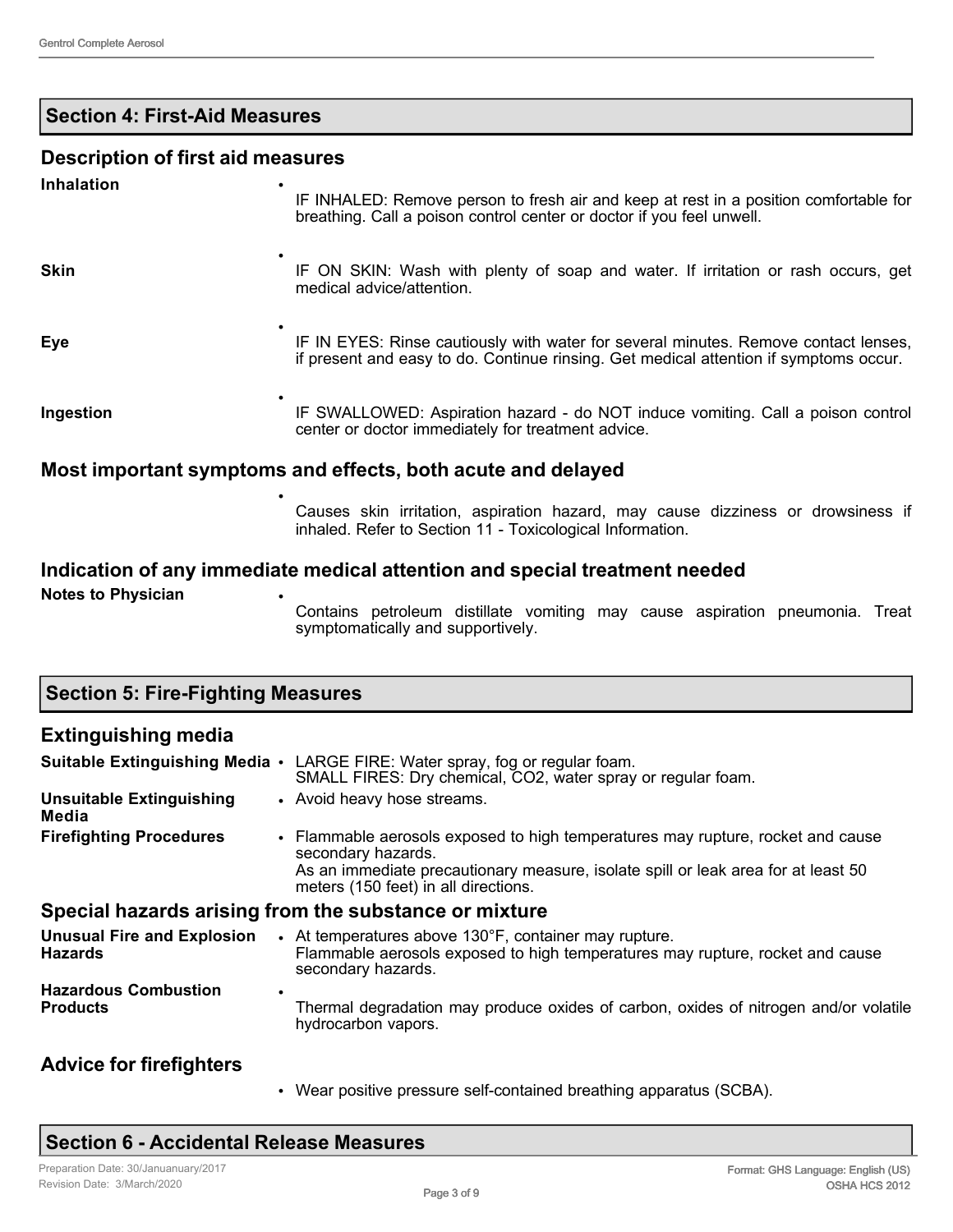#### **Personal precautions, protective equipment and emergency procedures**

| <b>Personal Precautions</b> | Approach leaking or punctured pressurized containers cautiously. Isolate leaking<br>container from all sources of ignition. Avoid breathing fumes. Ventilate enclosed areas.                                                                                                                                                                 |
|-----------------------------|----------------------------------------------------------------------------------------------------------------------------------------------------------------------------------------------------------------------------------------------------------------------------------------------------------------------------------------------|
| <b>Emergency Procedures</b> | $\bullet$<br>ELIMINATE all ignition sources (no smoking, flares, sparks or flames in immediate<br>area). Avoid unnecessary personnel and equipment traffic in the spill area. Turn off<br>electric power to area. Stay upwind. Ventilate closed spaces before entering. Do not<br>allow runoff into water, storm drains or drainage ditches. |

#### **Environmental precautions**

|  |  |  |  |  | • Avoid runoff to waterways and sewers. |  |  |
|--|--|--|--|--|-----------------------------------------|--|--|
|--|--|--|--|--|-----------------------------------------|--|--|

### **Methods and material for containment and cleaning up**

| Containment/Clean-up<br><b>Measures</b> |  | Keep away from fire, sparks and heated surfaces.<br>SMALL SPILLS: Take up with sand or other non-combustible absorbent material and<br>place into containers for later disposal. |
|-----------------------------------------|--|----------------------------------------------------------------------------------------------------------------------------------------------------------------------------------|
|-----------------------------------------|--|----------------------------------------------------------------------------------------------------------------------------------------------------------------------------------|

### **Section 7 - Handling and Storage**

#### **Precautions for safe handling**

**Handling** •

Do not use or store near heat or open flame. Do not smoke while using this product. Contents under pressure, do not crush, puncture or incinerate. Avoid breathing fumes.

#### **Conditions for safe storage, including any incompatibilities**

| <b>Storage</b>                                              | ٠<br>Store in a cool, dry place. Keep out of reach of children. Keep away from sources of<br>ignition – No Smoking. Store locked up. Store in a well-ventilated place. Keep at a<br>temperature not exceeding $122^{\circ}F$ (50°C). Do not store at a temperature below 32°F.<br>Keep away from fire, sparks and heated surfaces. NFPA Aerosol Classification: Level<br>3. Protect from sunlight. |
|-------------------------------------------------------------|----------------------------------------------------------------------------------------------------------------------------------------------------------------------------------------------------------------------------------------------------------------------------------------------------------------------------------------------------------------------------------------------------|
| <b>Incompatible Materials or</b><br><b>Ignition Sources</b> | • Heat, sparks, open flame. Oxidizing agents.                                                                                                                                                                                                                                                                                                                                                      |

### **Section 8 - Exposure Controls/Personal Protection**

#### **Control parameters**

| <b>Exposure Limits/Guidelines</b> |           |                                                    |                              |                               |
|-----------------------------------|-----------|----------------------------------------------------|------------------------------|-------------------------------|
|                                   | lResult I | <b>ACGIH</b>                                       | <b>NIOSH</b>                 | <b>OSHA</b>                   |
| Propane<br>$(74-98-6)$            | 'TWAs     | See Appendix F: Minimal Oxygen<br><b>I</b> Content | 1000 ppm TWA; 1800 mg/m3 TWA | ∥1000 ppm TWA; 1800 mg/m3 TWA |

### **Exposure controls**

**Engineering** 

• Use adequate ventilation to remove vapors (fumes, dust etc)

**Measures/Controls Personal Protective Equipment**

**Pictograms** •

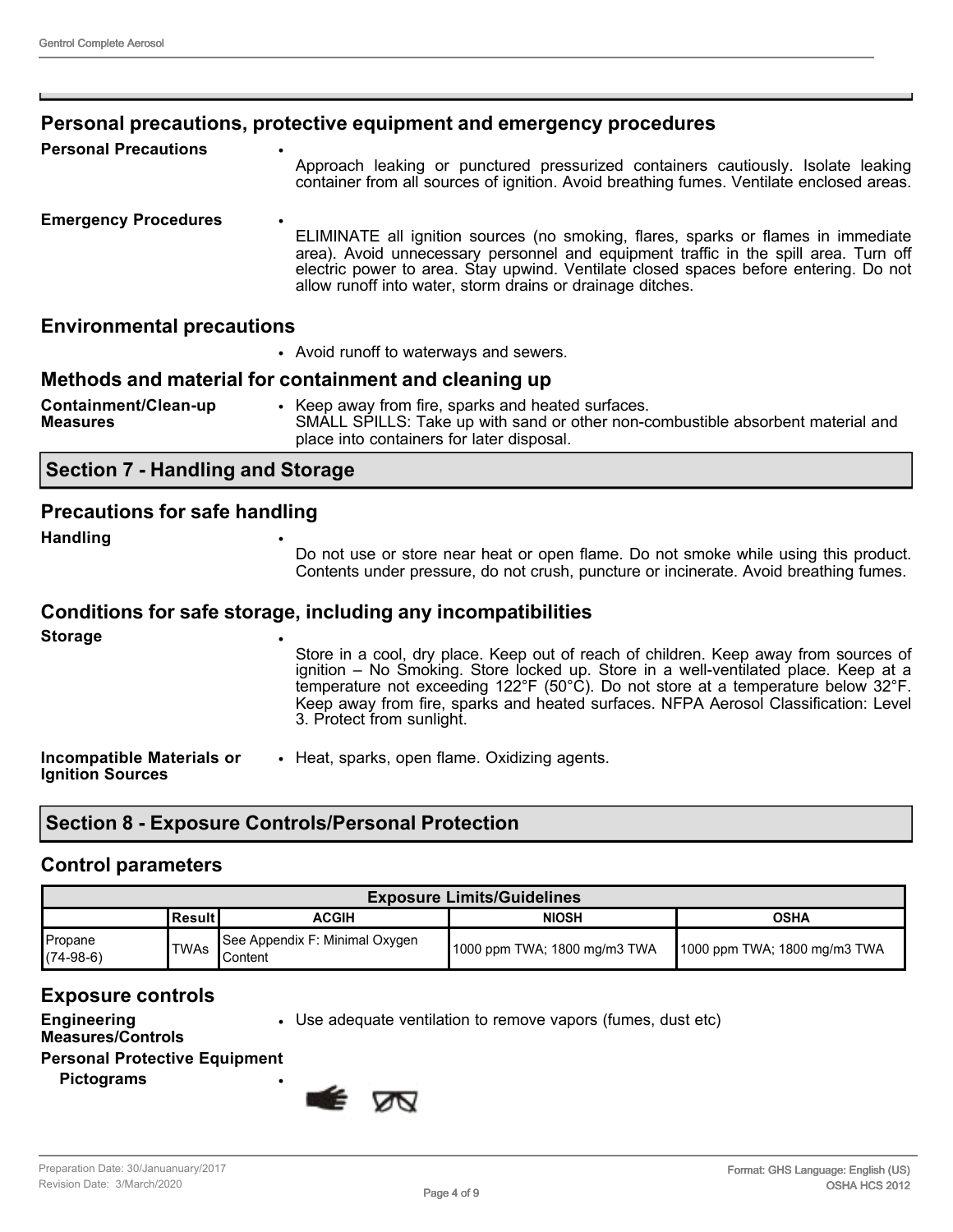| <b>Respiratory</b>                        | ٠<br>In case of insufficient ventilation, wear suitable NIOSH approved respiratory protection.                                                                             |
|-------------------------------------------|----------------------------------------------------------------------------------------------------------------------------------------------------------------------------|
| Eye/Face                                  | • Wear safety glasses.                                                                                                                                                     |
| <b>Hands</b>                              | • Wear protective gloves.                                                                                                                                                  |
| <b>Skin/Body</b>                          | $\bullet$<br>If prolonged exposure is anticipated, it is recommended for handlers to<br>wear<br>appropriate clothing to prevent skin contact.                              |
| <b>Environmental Exposure</b><br>Controls | $\bullet$<br>Controls should be engineered to prevent release to the environment, including<br>procedures to prevent spills, atmospheric release and release to waterways. |

### **Section 9 - Physical and Chemical Properties**

### **Information on Physical and Chemical Properties**

| <b>Material Description</b>                                       |                           |                                   |                                                                   |  |
|-------------------------------------------------------------------|---------------------------|-----------------------------------|-------------------------------------------------------------------|--|
| <b>Physical Form</b><br>Aerosol                                   |                           | Appearance/Description            | Colorless to pale yellow aerosol<br>spray.                        |  |
| Color                                                             | Colorless to pale yellow. | Odor                              | No data available.                                                |  |
| Aerosol Type                                                      | Spray                     | <b>Odor Threshold</b>             | No data available                                                 |  |
| <b>General Properties</b>                                         |                           |                                   |                                                                   |  |
| <b>Boiling Point</b>                                              | No data available         | Melting Point/Freezing Point      | No data available                                                 |  |
| Decomposition Temperature                                         | No data available         | <b>Heat of Decomposition</b>      | No data available                                                 |  |
| pH                                                                | No data available         | Specific Gravity/Relative Density | $= 0.78 \text{ @ } 15.6 \text{ °C} (60.08 \text{ °F})$<br>Water=1 |  |
| <b>Water Solubility</b><br>Insoluble                              |                           | Viscositv                         | Propellant-free concentrate: 4 cPs                                |  |
| <b>Volatility</b>                                                 |                           |                                   |                                                                   |  |
| Vapor Pressure                                                    | No data available         | <b>Vapor Density</b>              | No data available                                                 |  |
| <b>Evaporation Rate</b><br>No data available                      |                           | VOC (Vol.)                        | 14.5 %                                                            |  |
| Flammability                                                      |                           |                                   |                                                                   |  |
| <b>Flash Point</b><br>Propellant-free concentrate: 185°F<br>(TCC) |                           | UEL                               | No data available                                                 |  |
| LEL                                                               | No data available         | Heat of Combustion (AHc)          | 47.2 kJ/g                                                         |  |
| <b>Flame Extension</b>                                            | $13$ in                   | Flammability (solid, gas)         | Flammable aerosol.                                                |  |
| <b>Environmental</b>                                              |                           |                                   |                                                                   |  |
| Octanol/Water Partition coefficient                               | No data available         |                                   |                                                                   |  |
|                                                                   |                           |                                   |                                                                   |  |

### **Section 10: Stability and Reactivity**

### **Reactivity**

• Non-reactive under normal handling and storage conditions.

### **Chemical stability**

• Stable under normal temperatures and pressures.

#### **Possibility of hazardous reactions**

• Flammable, aerosols exposed to high temperatures may rupture, rocket and cause secondary hazards.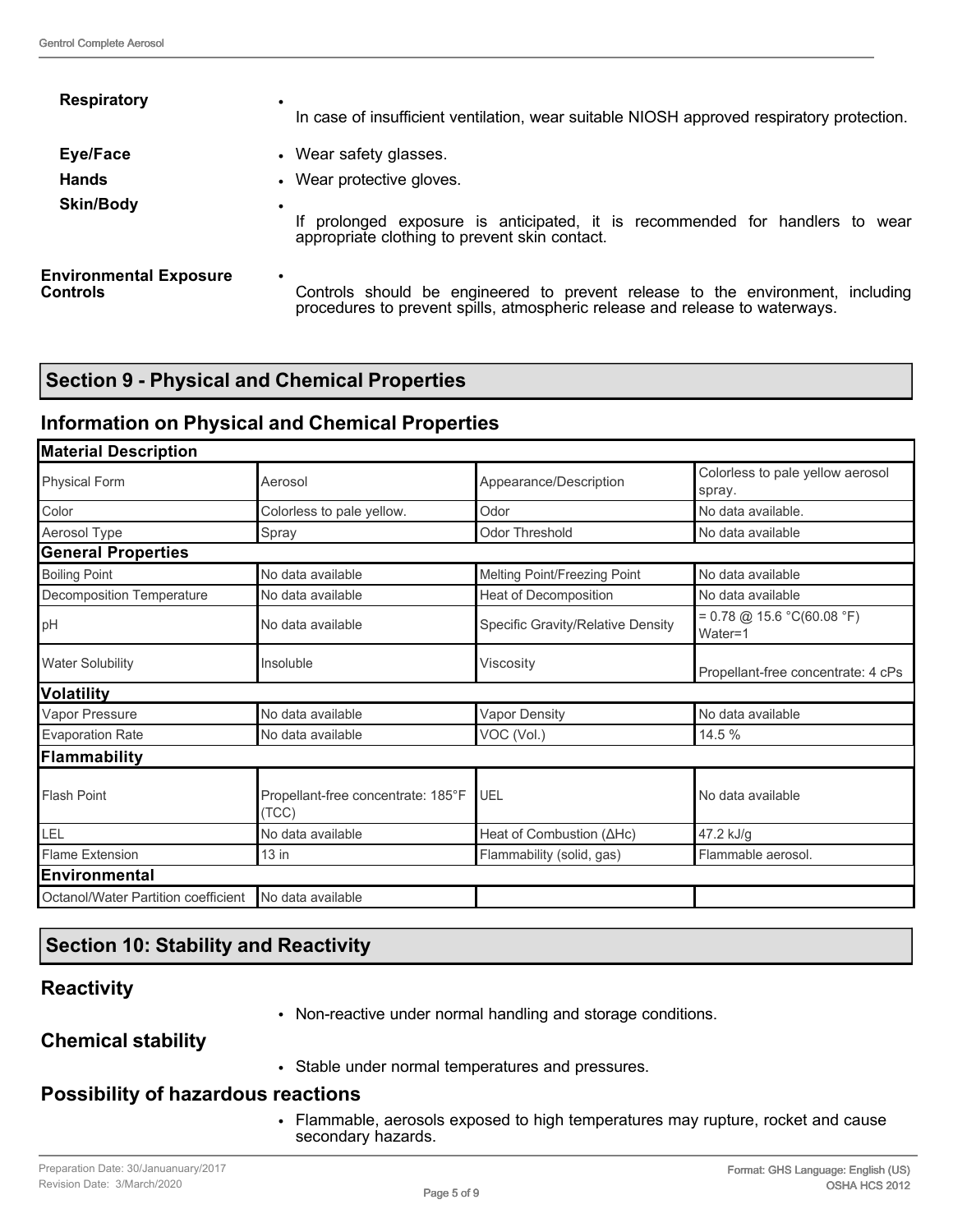### **Conditions to avoid**

• Heat, sparks, open flame. Excess heat.

### **Incompatible materials**

• Heat, strong acids, strong bases and oxidizing agents.

## **Hazardous decomposition products**

• Hazardous decomposition may occur when heated producing oxides of carbon and nitrogen, volatile hydrocarbon vapors.

## **Section 11 - Toxicological Information**

### **Information on toxicological effects**

|                                    | CAS        |                                                                                                                                                                                                                                                    |
|------------------------------------|------------|----------------------------------------------------------------------------------------------------------------------------------------------------------------------------------------------------------------------------------------------------|
| Gentrol Complete<br><b>Aerosol</b> | <b>NDA</b> | <b>Acute Toxicity:</b> Ingestion/Oral-Rat LD50 • >5000 mg/kg 14 Day(s); Inhalation-Rat LC50 • >2.12 mg/L 4 Hour<br>$\mid$ (s); Skin-Rat LD50 • >5000 mg/kg;<br><b>Ilrritation:</b> Eye-Rabbit • Mild irritation: Skin-Rabbit • Moderate irritation |

| <b>GHS Properties</b>                                                                      | <b>Classification</b><br><b>OSHA HCS 2012 •</b> Acute Toxicity - Dermal - Classification criteria not met; Acute<br>Toxicity - Inhalation - Classification criteria not met; Acute Toxicity - Oral -<br>Classification criteria not met |  |
|--------------------------------------------------------------------------------------------|-----------------------------------------------------------------------------------------------------------------------------------------------------------------------------------------------------------------------------------------|--|
| <b>Acute toxicity</b>                                                                      |                                                                                                                                                                                                                                         |  |
| <b>OSHA HCS 2012 •</b> Skin Irritation 2<br><b>Skin corrosion/Irritation</b>               |                                                                                                                                                                                                                                         |  |
| <b>OSHA HCS 2012 • Classification criteria not met</b><br>Serious eye damage/Irritation    |                                                                                                                                                                                                                                         |  |
| <b>Skin sensitization</b>                                                                  | <b>OSHA HCS 2012 • Classification criteria not met</b>                                                                                                                                                                                  |  |
| <b>OSHA HCS 2012 • Classification criteria not met</b><br><b>Respiratory sensitization</b> |                                                                                                                                                                                                                                         |  |
| OSHA HCS 2012 • Aspiration 1<br><b>Aspiration Hazard</b>                                   |                                                                                                                                                                                                                                         |  |
| <b>OSHA HCS 2012 • Classification criteria not met</b><br>Carcinogenicity                  |                                                                                                                                                                                                                                         |  |
| <b>Germ Cell Mutagenicity</b>                                                              | <b>OSHA HCS 2012 • Classification criteria not met</b>                                                                                                                                                                                  |  |
| <b>Toxicity for Reproduction</b>                                                           | <b>OSHA HCS 2012 • Classification criteria not met</b>                                                                                                                                                                                  |  |
| <b>STOT-SE</b>                                                                             | <b>OSHA HCS 2012 •</b> Specific Target Organ Toxicity Single Exposure 3: Narcotic Effects                                                                                                                                               |  |
| <b>STOT-RE</b>                                                                             | <b>OSHA HCS 2012 • Classification criteria not met</b>                                                                                                                                                                                  |  |

## **Potential Health Effects**

| <b>Inhalation</b>        |                                                                     |  |  |
|--------------------------|---------------------------------------------------------------------|--|--|
| Acute (Immediate)        | • May cause drowsiness and dizziness.                               |  |  |
| <b>Chronic (Delayed)</b> | • No data available                                                 |  |  |
| <b>Skin</b>              |                                                                     |  |  |
| Acute (Immediate)        | • Causes skin irritation.                                           |  |  |
| <b>Chronic (Delayed)</b> | • No data available.                                                |  |  |
| <b>Eye</b>               |                                                                     |  |  |
| Acute (Immediate)        | • May cause mild irritation.                                        |  |  |
| <b>Chronic (Delayed)</b> | • No data available                                                 |  |  |
| Ingestion                |                                                                     |  |  |
| Acute (Immediate)        | • Aspiration Hazard - may be fatal if swallowed and enters airways. |  |  |
| <b>Chronic (Delayed)</b> | • No data available                                                 |  |  |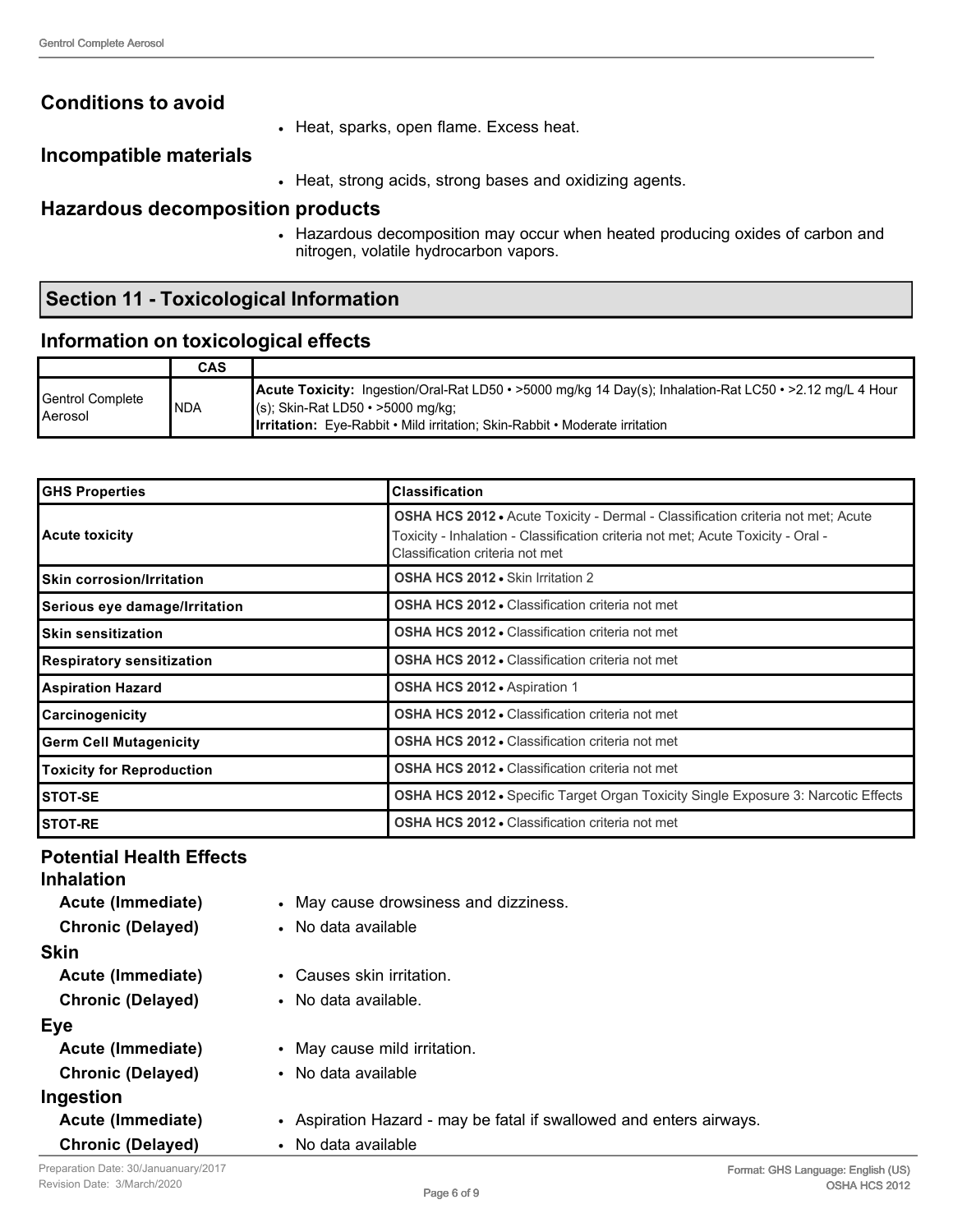| <b>Mutagenic Effects</b>    | (s)-Hydroprene is not a mutagen. Lambda-Cyhalothrin does not demonstrate                                                                                                                                        |  |
|-----------------------------|-----------------------------------------------------------------------------------------------------------------------------------------------------------------------------------------------------------------|--|
| ٠                           | mutagenic effects.                                                                                                                                                                                              |  |
| <b>Carcinogenic Effects</b> | (s)-Hydroprene did not cause cancer in laboratory animal studies. Lambda-Cyhalothrin                                                                                                                            |  |
| ٠                           | did not cause cancer in laboratory animal studies.                                                                                                                                                              |  |
| <b>Reproductive Effects</b> | (s)-Hydroprene did not produce developmental or reproductive effects in laboratory<br>animal studies. Lambda-Cyhalothrin did not produce developmental or reproductive<br>effects in laboratory animal studies. |  |

# **Section 12 - Ecological Information**

## **Toxicity**

| <b>Components</b>           |             |                                                                                                                                                                                                                                                                                                                                                         |  |
|-----------------------------|-------------|---------------------------------------------------------------------------------------------------------------------------------------------------------------------------------------------------------------------------------------------------------------------------------------------------------------------------------------------------------|--|
| $(s)$ -Hydroprene $(0.36%)$ | Ⅰ65733-18-8 | <b>Aquatic Toxicity-Fish:</b> 96 Hour(s) NOEC Rainbow trout >0.43 mg/L [Acute]                                                                                                                                                                                                                                                                          |  |
| Lambda-cyhalothrin (0.05%)  | Ⅰ91465-08-6 | Aquatic Toxicity-Fish: NOEC Fathead minnow 0.000062 mg/L [Chronic]<br>96 Hour(s) LC50 Rainbow Trout 0.00024 mg/L [Acute]<br>96 Hour(s) LC50 Blue gill 0.00021 mg/L [Acute]<br>Aquatic Toxicity-Crustacea: Daphnia magna 0.0000023 mg/L [MATC Chronic]<br>48 Hour(s) LC50 Daphnia magna 0.00036 mg/L [Acute]<br>LC50 Mysid shrimp 0.0000049 mg/L [Acute] |  |

### **Persistence and degradability**

|                                                  | • No data available  |
|--------------------------------------------------|----------------------|
| <b>Bioaccumulative potential</b>                 |                      |
|                                                  | • No data available  |
| <b>Mobility in Soil</b>                          |                      |
|                                                  | • No data available  |
| Other adverse effects                            |                      |
| <b>Potential Environmental</b><br><b>Effects</b> | • No data available. |

### **Section 13 - Disposal Considerations**

### **Waste treatment methods**

| <b>Product waste</b> | Dispose of content and/or container in accordance with local, regional, national, and/or<br>international regulations. Do not allow entry into storm drains, drainage ditches,<br>gutters or surface waters. |
|----------------------|--------------------------------------------------------------------------------------------------------------------------------------------------------------------------------------------------------------|
| Packaging waste      | $\bullet$<br>Dispose of content and/or container in accordance with local, regional, national, and/or<br>international regulations. Do not puncture or incinerate.                                           |

## **Section 14 - Transport Information**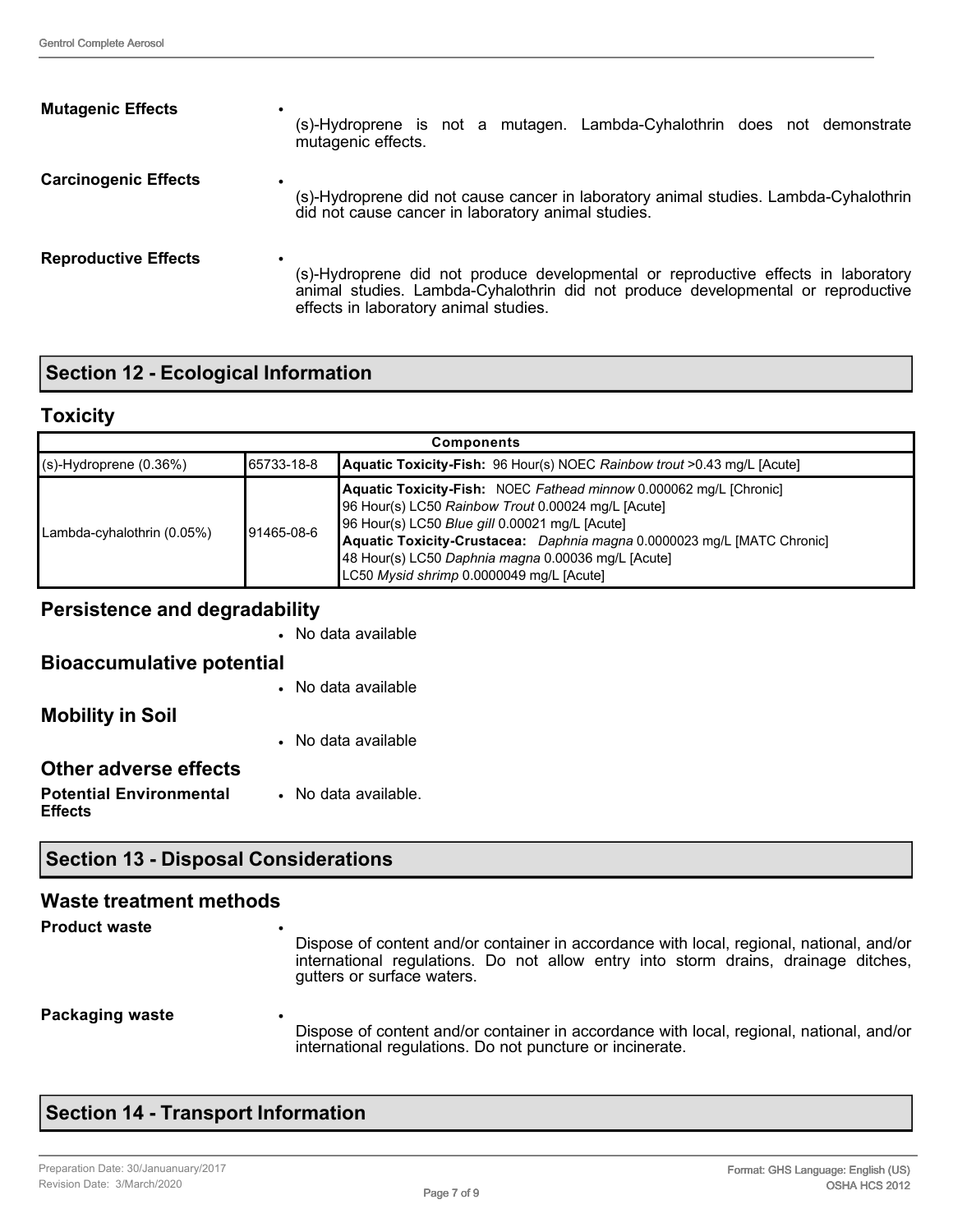|                  | UN<br>number | <b>UN proper shipping</b><br>name    | <b>Transport hazard class</b><br>(es) | Packing<br>group | <b>Environmental</b><br>hazards |
|------------------|--------------|--------------------------------------|---------------------------------------|------------------|---------------------------------|
| <b>DOT</b>       | UN1950       | Aerosols                             | 2.1                                   | Not Applicable   | Not Applicable                  |
| <b>IMO/IMDG</b>  | UN1950       | Aerosols, contains Lambda-cyhalothin | 2.1                                   | Not Applicable   | <b>Marine Pollutant</b>         |
| <b>IATA/ICAO</b> | UN1950       | Aerosols, flammable                  | 2.1                                   | Not Applicable   | Not Applicable                  |

**Special precautions for user** • None specified.

**Transport in bulk according to Annex II of MARPOL 73/78 and the IBC Code** • No data available **Other information**

**IMO/IMDG** • No data available

**IATA/ICAO** • No data available

#### **Section 15 - Regulatory Information**

#### **Safety, health and environmental regulations/legislation specific for the substance or mixture**

**SARA Hazard Classifications** • Acute

#### **FIFRA – Pesticide Labeling**

This chemical is a pesticide product registered by the United States Environmental Protection Agency and is subject to certain labeling requirements under federal pesticide law. These requirements differ from the classification criteria and hazard information required for safety data sheets (SDS), and for workplace labels of nonpesticide chemicals. The hazard information required on the pesticide label is reproduced below. The pesticide label also includes other important information, including directions for use.

#### **CAUTION**

**Precautionary Statements** • KEEP OUT OF REACH OF CHILDREN.

- **Hazards to Humans and Domestic Animals** • Avoid contact with skin or clothing. Wash thoroughly with soap and water after handling and before eating, drinking, chewing gum, using tobacco, or using the toilet. Wear long-sleeved shirt and long pants, socks, shoes and gloves.
	- **First Aid** •

IF SWALLOWED:• Immediately call a poison control center or doctor for treatment advice.• Do not induce vomiting unless told to do so by a poison control center or doctor.• Do not give any liquid to the person. Do not give anything by mouth to an unconscious person. IF ON SKIN:• Take off contaminated clothing.• Rinse skin immediately with plenty of water for 1 5-20 minutes.• Call a poison control center or doctor for treatment advice. NOTE TO PHYSICIAN: Contains petroleum distillate. Vomiting may cause aspiration pneumonia.

#### **Physical or Chemical**  • **Hazards**

Contents under pressure. Do not use or store near open flame. Do not puncture or incinerate container. Exposure to temperatures above 130°F may cause bursting.

| Inventory                     |             |  |  |
|-------------------------------|-------------|--|--|
| <b>CAS</b>                    | <b>TSCA</b> |  |  |
| 64742-47-8                    | Yes         |  |  |
| Lambda-cyhalothrin 91465-08-6 | <b>No</b>   |  |  |
|                               |             |  |  |